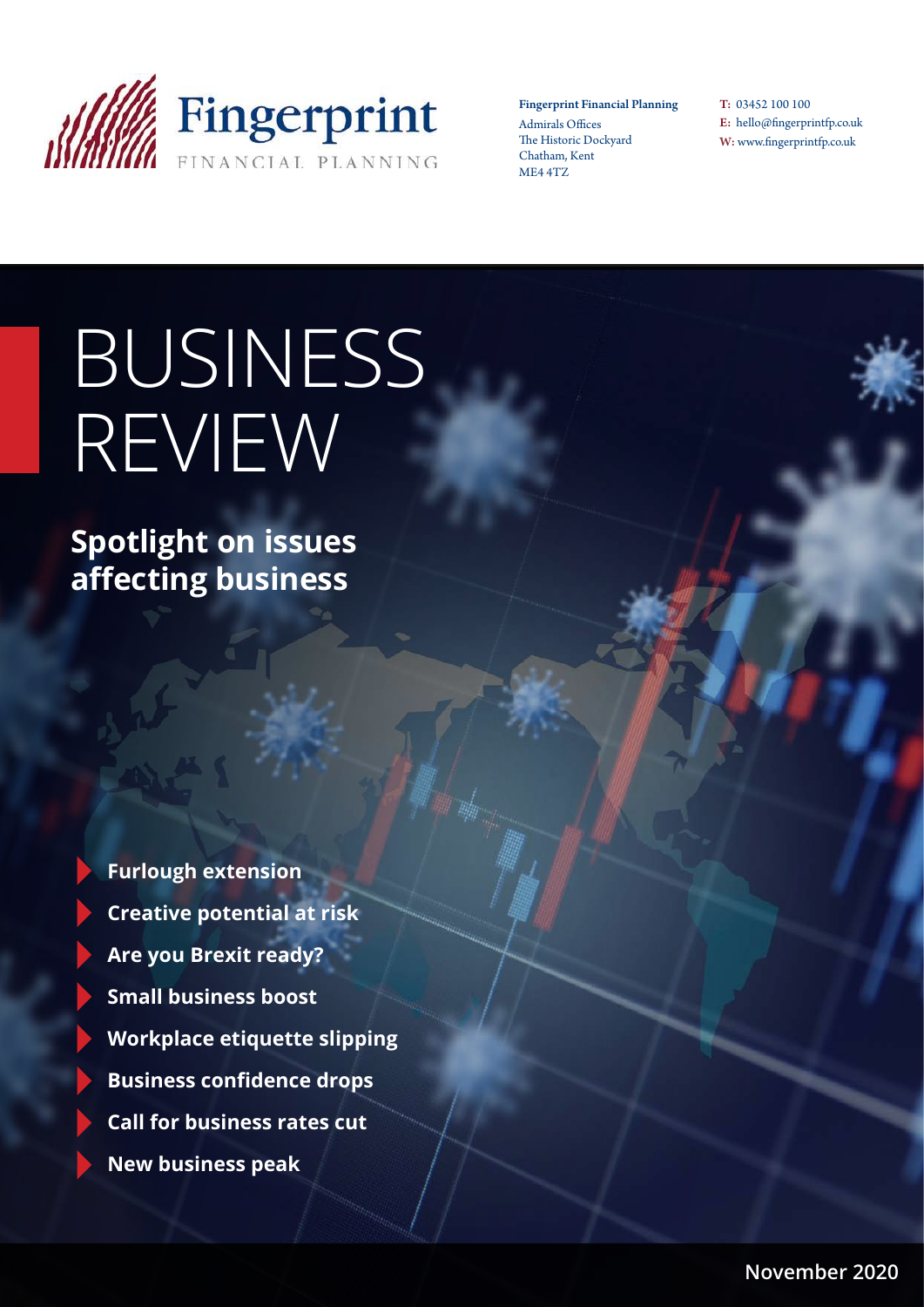# BUSINESS REVIEW

# **Furlough extension**

**Rishi Sunak has extended the Coronavirus Job Retention Scheme (CJRS) following the government's decision to introduce a second national lockdown in England.**

On 31 October, the Prime Minister confirmed that a new English four-week lockdown, designed to stem the spread of COVID-19, would begin on 5 November. In response, the Chancellor subsequently announced that the CJRS would remain available across all parts of the UK operating under the highest levels of restrictions.

The extended scheme will run until the end of March, with the government paying 80% of wages up to a maximum of £2,500 per month until the end of January 2021. A policy review is scheduled for this time to determine whether the situation has improved sufficiently to ask employers to contribute beyond NICs and pension contributions for the remainder of the extension. The value of the next selfemployed grant (covering November to January) has also been increased to 80% of average profits, capped at £7,500 for the three-month period.

Federation of Small Businesses National Chair Mike Cherry welcomed the *"bold and much-needed"* move but added, *"Too many new business owners, sole traders, company directors and entrepreneurs without business premises are still largely excluded from support measures. That urgently needs to change, and local authorities must use discretionary funds to help these groups wherever possible."*

# **Creative potential at risk**

**The Bank of England's Chief Economist has warned that a mass shift to remote working, risks stifling opportunities for creative expression and innovation, which could ultimately harm personal wellbeing and the economy.**

During an online speech to the Engaging Business Summit, Andy Haldane said the pandemic had *"reshaped our working lives, our economic contributions and our wellbeing"*. However, while acknowledging the benefits of remote working for many employees and their employers, he also said such working arrangements were less constructive for others, and felt it was unclear whether the shift was actually a change for the better.

In particular, Mr Haldane warned that home working risks stifling creativity and effectively cuts people off from new experiences. He argued this was extremely important as creativity fosters innovation, which in turn fuels economic growth.

Looking at the potential long-term consequences of remote working, the Chief Economist added, *"These are real costs and costs which would be expected to grow, silently but steadily, over time. They weigh on the other side of the ledger when it comes to assessing the case for home working. They cast doubt on whether it will lead to the promised land of improved productivity and greater happiness."*

# **Are you Brexit ready?**

**The government has launched a publicity campaign entitled** *'Time is running out'***, to urge businesses to step up preparations for new rules which will come into force when the Brexit transition period ends on 1 January 2021.**

Last month, HMRC wrote to 200,000 businesses that trade with the EU, setting out details of the new customs and tax rules, and urging them to act now in order to ensure they are able to continue trading with the EU in the new year. In a stark message, businesses were told they will not be able to trade if they do not have the correct processes, contracts and agreements in place.

Although it remains unclear whether the UK and EU will ultimately reach agreement over a post-Brexit trade deal, the government has told business leaders to get ready for Australia-style trading arrangements based on *"simple principles of global free trade"*. In addition, the government has made it clear there will be no extension to the transition period despite business concerns over the ongoing impact coronavirus is having on UK firms' ability to prepare for Brexit.

Details of actions businesses need to take can be found at www.gov.uk/transition.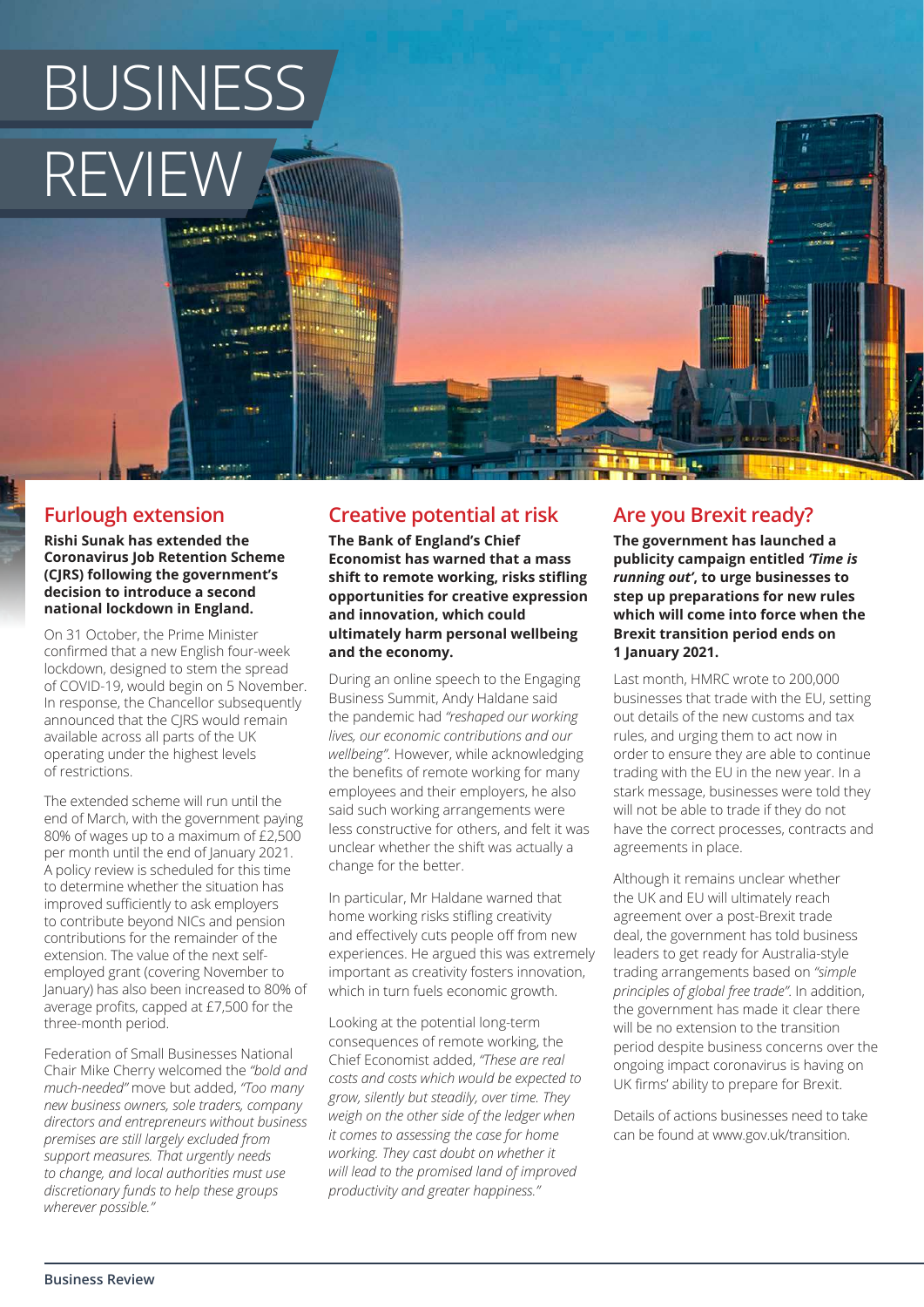### **Quirky Quote:**

*"It isn't the mountains ahead to climb that wear you out; it's the pebble in your shoe."*  **– Muhammad Ali**



## **Small business boost**

**According to a recent survey, the nation's loyalty to small businesses has increased considerably during the pandemic.**

The poll of 1,000 UK shoppers, commissioned by American Express and Small Business Saturday UK, highlighted the key role small firms have played in their local communities throughout the pandemic. The public appear to be appreciative of these efforts with the research revealing that 59% of shoppers now support local businesses more than previously.

This year's Small Business Saturday event is due to take place on 5 December – just days after the scheduled end to England's second lockdown. The campaign, now in its eighth year, encourages consumers to 'shop local' and organisers hope the surge in public affection will provide a further boost to sales. Last year's campaign saw a record 17.6 million shoppers spend around £800m across the UK.

Michelle Ovens, Director of Small Business Saturday, commented, *"This crisis has brought home just how much small firms are at the heart of our communities. They have been there for customers and shown strength, determination and agility in coping. It's vital we continue to support small businesses as this crisis continues, which is why we are determined to make this year's campaign the most impactful ever."* 

# **Workplace etiquette slipping**

**New research suggests the standard of workplace manners has fallen during the pandemic as meetings have increasingly shifted online.**

The survey of 1,000 people working remotely as a result of the pandemic was commissioned by tech PR firm Eskenzi PR. It found that over half of respondents have been interrupted by colleagues during video calls, while just under half reported colleagues turning up late. Meanwhile, a similar proportion said colleagues had appeared distracted during virtual meetings.

Yvonne Eskenzi, founder of Eskenzi PR, said the findings confirm that *"people tend to let their guard down during Zoom meetings at home."* However, she warned that being too casual on a work call could damage career prospects as employees are increasingly being judged on their conduct during these calls.

In response to the findings, Eskenzi PR suggest a number of simple rules for Zoom call etiquette. These include: check microphone and camera are working properly before a call; turn up on time; take calls in a quiet place; ensure a workappropriate background; limit distractions by turning off devices and notifications; look at the camera when talking; and don't eat, drink, text or complete other work during calls.

# *OTHER* **NEW**

#### **Business confidence drops**

The latest Small Business Index published by the FSB suggests times are tougher than ever following two difficult years for the SME sector. The survey data shows that small business revenue growth hit an all-time low and staff lay-offs an all-time high during the third quarter of this year, while the overall confidence figure posted a record ninth consecutive negative reading.

#### **Call for business rates cut**

The Institute of Chartered Accountants in England and Wales (ICAEW) has called for reform of the *'inflexible business rates*' system as firms continue to struggle through the pandemic. In a recent survey of its members, a third said they will require government support to survive the next six months, and the ICAEW believes lessening the business rates burden could be key to ensuring companies survive at this critical time.

#### **New business peak**

Analysis of Companies House data undertaken by SHL suggests 2020 is set to be a record year for new business creation. Although many new ventures are inevitably being set up by people made redundant during the pandemic, SHL estimates suggest around 85,000 extra businesses will be created throughout the UK in 2020 compared to the level achieved in 2019.